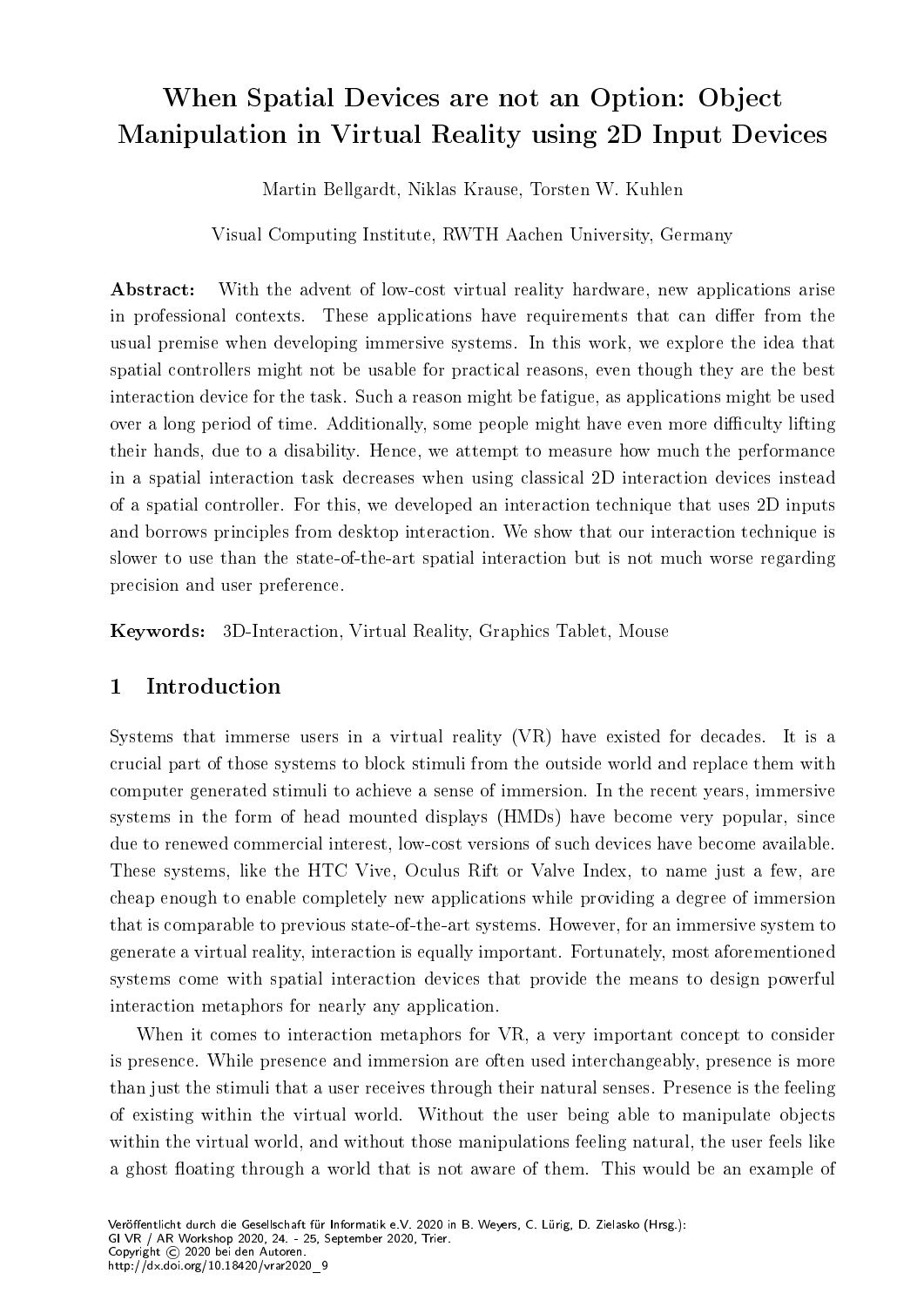immersion without presence. For that reason, most research on VR user interfaces is focused on designing interactions that feel natural Kul09.

Conversely, some new applications that have been recently enabled by the aforementioned low-cost VR hardware call for a different design goal that often conflicts with that of presence. Especially for professional applications to be used for longer time periods in a working environment, comfort, i.e., the lessening of fatigue, should be an important design goal. Since most spatial interactions are to be performed in mid air, fatigue becomes non-negligible with prolonged usage of most systems. Additionally, many use-cases, especially when concerned with abstract data, have little to no benefit from presence  $[BPZ^+17]$  $[BPZ^+17]$ . This highlights a demand for spatial interaction techniques that sacrifice presence for comfort, i.e., that feel less natural but are easier to use over a prolonged period of time.

To design an interaction technique for comfort, the first factor we considered is the usage scenario and the interaction devices used. The first key aspect to note is that the most reasonable degree of comfort is achieved when the user is sitting at a desk. This is the scenario in which most office workers spend most of their time. Second, the interaction devices that are generally used in desktop environments are designed in a way that allows the user to rest their arms on the desk. This holds true for the most commonly used interaction devices, i.e., keyboard and mouse but also for more specialized tools like graphics tablets. The classical six-degrees-of-freedom (6-DOF) devices that come with most consumer HMDs are not designed for this purpose. While the user, in theory, can rest their hands on the desk while holding these controllers, they would need to lift them in order to fully utilize all six degrees of freedom. For this reason, we conclude that, when designing for comfort, alternatives to 6-DOF controllers should be considered. Moreover, such alternatives could be beneficial to people suffering from disabilities that limit their ability to lift their arms.

In this work, we explore the applicability of this proposition by showcasing an implementation of a standard spatial interaction task without 6-DOF controllers. We wanted to use a task that is both common in professional applications and very convenient to achieve with 6-DOF devices, to act as a worst case scenario. Consequently, we chose object translation and rotation, as our interaction task. This task appealed to us, since it is essentially about manipulating virtual objects along six degrees of freedom that directly correspond to the 6-DOF controller, making it predestined for this task. In the following, we attempt to show that this task, even though deliberately chosen in favor of 6-DOF devices, can be achieved with different devices without sacrificing too much usability.

This brings us to the main contributions of this work. First, we present an interaction technique that uses a 2D input device, i.e., a mouse or a graphics tablet, to perform translation and rotation of virtual objects in an immersive environment. Second, we present the results of a user study that compared our interaction technique to the state-of-the-art technique using a 6-DOF device. It has to be stressed that this comparison does not aim to improve on the state-of-the-art, but to measure the sacrifices that have to be made when using the more convenient 2D devices.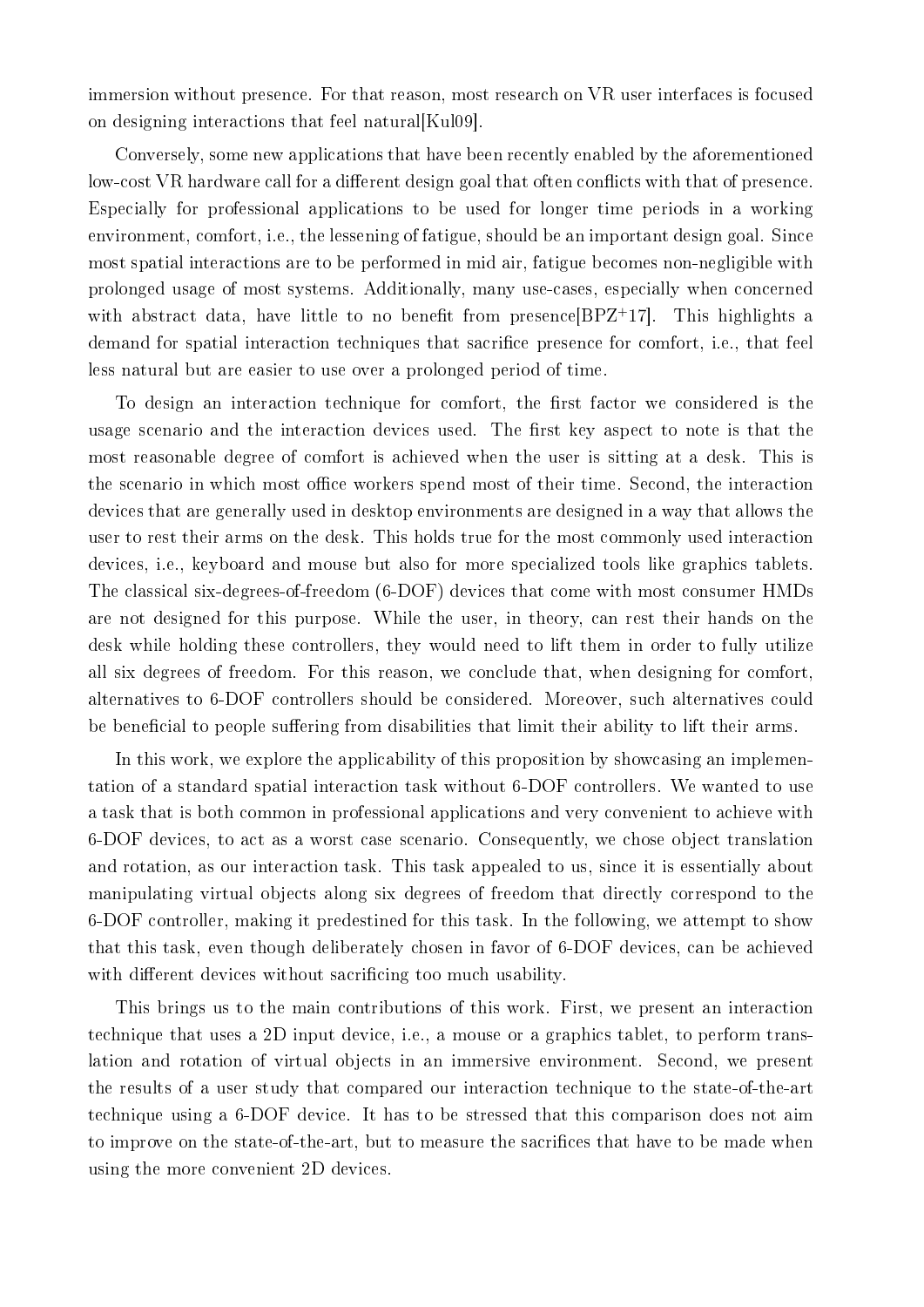# 2 3D object manipulation using 2D devices

Interaction techniques in 3D have been widely studied. For example, [\[JH13\]](#page-8-2) provide an overview of many interaction techniques for interactive 3D environments. Although these techniques are not focused on immersive environments, they provide a good basis for this work, as many of them use 2D input devices. The main challenge to overcome when using 2D devices to control 3D environments is mapping the limited number of degrees of freedom to the many degrees of freedom required in 3D. One way to do this is mentioned in [\[CRI09\]](#page-8-3), where different modes are used to switch between, e.g., translation and rotation via an icon based interface. However, as stated by [\[ISS02\]](#page-8-4), the use of 2D interfaces for mode selection is not optimal. The user's attention shifts away from the object they want to interact with and towards the menu which could be in a completely different place. Additionally, the mode selection requires an additional mouse click (or a comparable interaction for different devices). This is why the authors propose a different method of interaction. Manipulation handles are visual representations of the manipulations that can be applied to an object. This way, the user can directly select the operation they want to perform and apply it to the object with only one action. For this reason, we see manipulation handles as the best solution to the degrees of freedom problem and utilize them in this work, as seen in Figure [1.](#page-2-0)



Figure 1: The manipulation handles we use in this work. They represent rotation and translation operations.

<span id="page-2-0"></span>In this work we want to showcase interactions in an immersive 3D environment. This poses an additional challenge, which does not exist when 3D environments are displayed on a 2D screen. The manipulation handles, mentioned above, rely on a way for the user to precisely select them. In the 2D case, this is usually done with a mouse cursor, utilizing the projection of the 3D scene to precisely determine the object the user is pointing to. Since immersive systems use two projections, one for each eye, this technique is not applicable as the selected object would not be well dened. Instead, we decided to use a ray casting technique, as is very common in immersive environments. Moreover, we wanted the ray to be defined in a way that gives it similar behavior to a mouse cursor.

 $[{\rm PFC^+97}]$  introduce a technique called occlusion selection. They define an interaction ray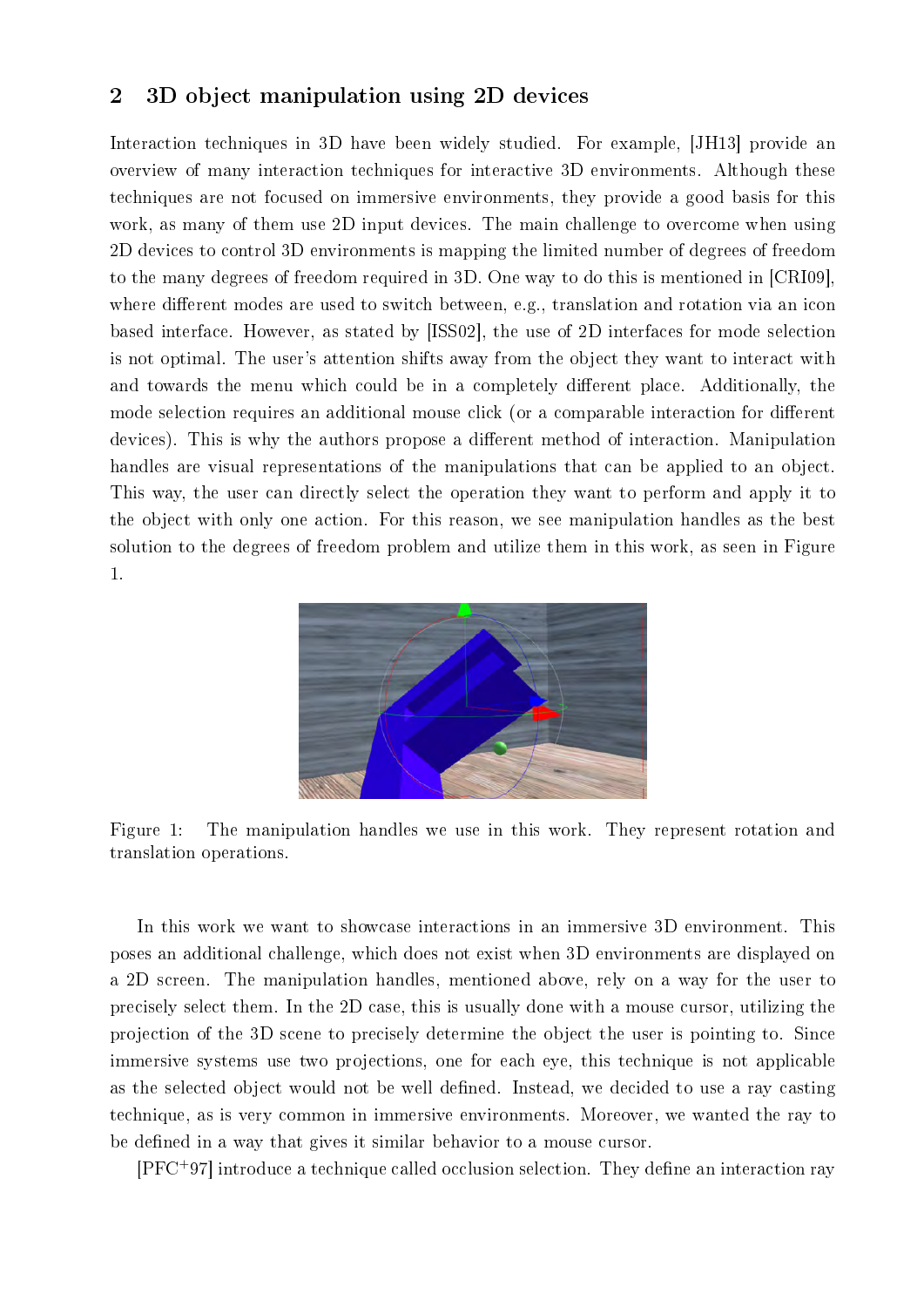that starts from the user's eye and shoots through the user's hand. The name stems from the fact that this technique can only select non-occluded objects, as all potential interaction rays are identical to visual rays. Unfortunately, this technique still requires a spatial interaction device. To circumvent this, one might consider to use eye tracking, as proposed by [\[TJ00\]](#page-8-6). In this case, the ray's direction is defined by the center of the user's vision. While this technique completely frees up the user's hands, it requires a lot of focus and the user cannot look around anymore. Additionally, most eye tracking hardware is lacking precision. Instead, we chose to implement a technique that is very similar to the one proposed in [\[AA09\]](#page-8-7). While they also use the user's eye position as the ray's origin, they determine its direction via the rotation of the user's wrist. The only difference is, that we do not use the user's wrist rotation but the 2D position controlled by our 2D devices.

Unsurprisingly, our implementation also uses a point close to the user's eyes as the origin for our interaction ray. We considered the fact that, according to [\[MOB03\]](#page-8-8), each person usually has an eye which is dominant, i.e., which is chosen over the other if conflicting signals are received. However, for the sake of simplicity, we chose the ray's origin to be the point between the user's eyes. To find the direction of the ray, we map the screen coordinates, the 2D devices operate in, to an invisible quad which is always in front of the user's face. With the origin point and the resulting point on this quad, the interaction ray is well defined.

We experimented with different graphical representations of the ray. First, we attempted to simply show the line, as is common with 6-DOF controllers. Unfortunately, seeing a ray that emanates from between one's eyes is very irritating, as informal testing showed. We settled on displaying only the impact point of the interaction ray with a small sphere. To make the sphere easily visible, we assigned it the color green, as this color was not used anywhere else in the application. In a more general application, one might need to find more sophisticated ways of highlighting it.

#### 3 Experimental Setup

To test our interaction technique, we formulate the following hypotheses:

- H1: Manipulations with the 6-DOF controller are faster than with the mouse or the graphics tablet.
- H2: The 6-DOF controller requires less individual steps to perform manipulations.
- H3: The graphics tablet, mouse and 6-DOF controller achieve similar precision.
- H4: The percieved usablity of the 2D input devices is similar to that of the 6-DOF device.

H1 and H2 are based on the fact that the 6-DOF controller is able to manipulate all degrees of freedom at once, while the 2D devices can only manipulate one at a time. As shown by H3 and H4, the points where we expect the 2D device to achieve comparable performance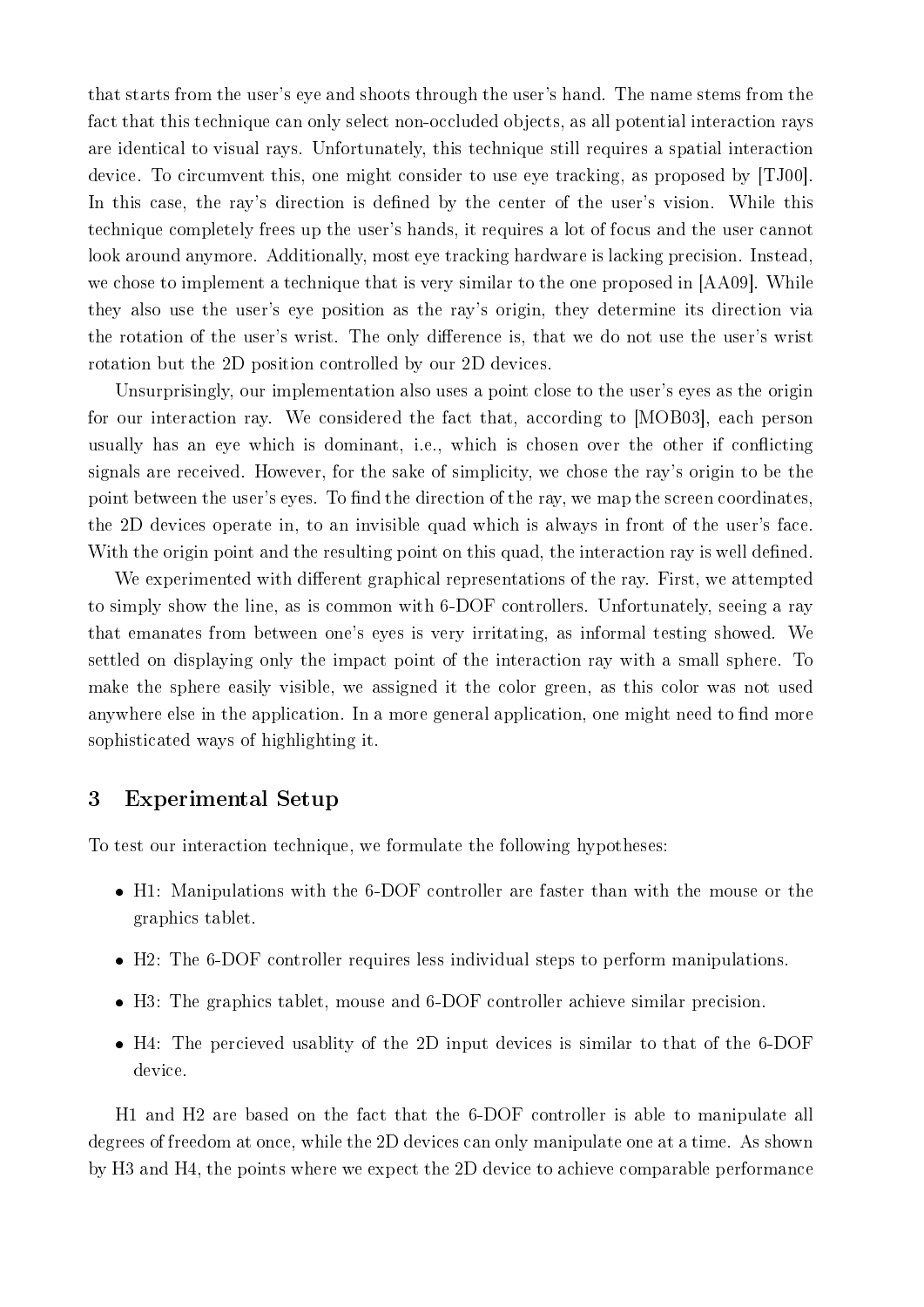are precision and subjective preference. Note that we do not include a hypothesis regarding fatigue over prolonged usage. Unfortunately, properly testing such a hypothesis would require a much more sophisticated study than was possible within the scope of this work.

For our experiment, we used an Oculus Rift HMD and an Oculus Touch Controller as our 6-DOF base-line device. The other input devices tested were a standard PC mouse and a Wacom Intuos 3 graphics tablet. The participants were seated at a regular office desk that contained all the devices listed above, ready to use. After lling out an informed consent form, the participants received a written explanation of the task, the HMD and the input devices. The participants were then prompted to wear the HMD and begin with the practice scene. During practice, the participants were given up to 10 minutes of time to try out all the interaction devices in a setting that was very similar to the actual tasks. Using a menu, which was only available in this practice scene, they were able to freely choose the device they wanted to practice. The participants were also free to ask any questions during practice and, at the end, were prompted again if any questions arose.

Next, the participants performed the main tasks while their performance was being measured. There were 3 distinct scenes to complete with all of the 3 interaction devices, resulting in 9 tasks total. The order of the tasks, i.e, the order in which the devices were used and the order of the scenes for each device, was randomized. In each task, the users were supposed to fit a three dimensional letter into a predefined position (see Figure [2\)](#page-5-0), a task setup which is very similar to the one used in [\[CRI09\]](#page-8-3). The target position was displayed to the user as an outline of the same object, making even slight deviations easily perceivable. To get the object into the defined outline, it had to be both translated and rotated. The users were allowed to look at the scene as long as they wanted. When they were ready to start manipulating the object, they pushed a button to start the timer. When the users were contempt with the placement of the object, they pressed another button to stop the timer and to proceed to the next scene. We measured the time the users took to test H1. We also measured the number of operations used to test  $H2$ , where an operation is defined as one instance of pressing the mouse button, touching the surface of the graphics tablet with the pen or pulling the trigger on the 6-DOF controller. Finally, we measured the distance between the object's center and the target's center, as well as the angular difference to test H3.

After all tasks were completed, the participants removed the HMD and were presented with a questionnaire. The questionnaire contained the questions from the standardized SUS questionnaire[\[BKM08\]](#page-8-9), as well as a few additional questions about their subjective preference, to test H4. The free-text part of the questionnaire was asked in an interview and noted down by the experimenter.

#### 4 Results

The study was conducted with 30 participants of which 20 identified as male and 10 identified as female. 16 participants were between the age of 18 and 24, the rest were older than 25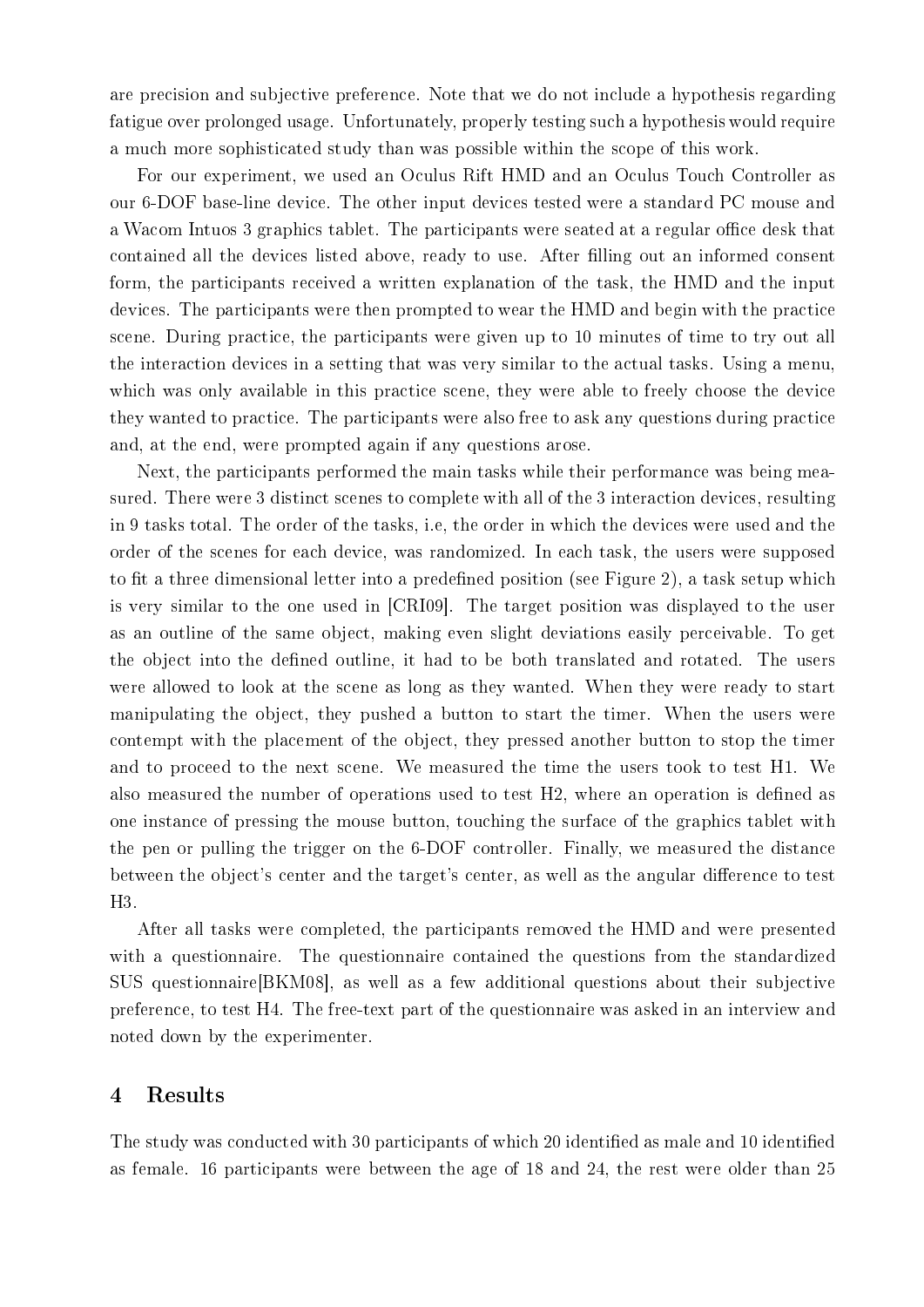

Figure 2: During the tasks, the participants had to fit a giant letter, in this case a K, into the predefined shape, outlined in red.

<span id="page-5-1"></span><span id="page-5-0"></span>Table 1: The preferences the participants indicated in the questionnaire regarding three different aspects.

|             | $6-DOF$ | Graphics Tablet | Mouse |
|-------------|---------|-----------------|-------|
| precise     |         |                 |       |
| fast        | 25      |                 |       |
| comfortable | 27      |                 |       |

years. All participants reported to use a smartphone regularly but only one participant used VR Devices on a regular basis.

The results of our quantitative evaluation can be seen in Figure [3.](#page-9-0) When using the 6-DOF devices the participants took on average 40.9 seconds to position the object, as compared to 60.8 seconds with the mouse and 65.1 seconds with the tablet. The lowest average number of operations used was recorded for the mouse with 21.4 operations, compared to 24.6 and 26.8 for 6-DOF controller and Tablet, respectively. The average error, both regarding distance and angular difference were very similar for all three devices. For each of our four quantitative measurements, we performed a one-way Welch-ANOVA to check if the means for the three devices are different. We found that the means for the time taken were significantly different with  $p < 0.0005$  and the means for the number of operations were significantly different with  $p < 0.05$ .

The tablet received the lowest average SUS score of 75.3. The mouse received an average SUS score of 80.3, while the highest average SUS score of 82.0 was assigned to the 6-DOF controller. Using a Welch-ANOVA, we found those differences to be not significant. In addition to the SUS, we asked the participants for their specific preference regarding precision, speed and comfort. The answers to this question are summarized in Table [1.](#page-5-1)

During the qualitative feedback part of the study, 19 participants complimented the precision of the graphics tablet. Conversely, 13 participants found the use of the graphics tablet to be unintuitive. It was commonly mentioned that the graphics tablet needed additional practice because it was not visible under the HMD. Analogously, there were 14 positive comments about the precision of the mouse. 7 of those participants stated that the mouse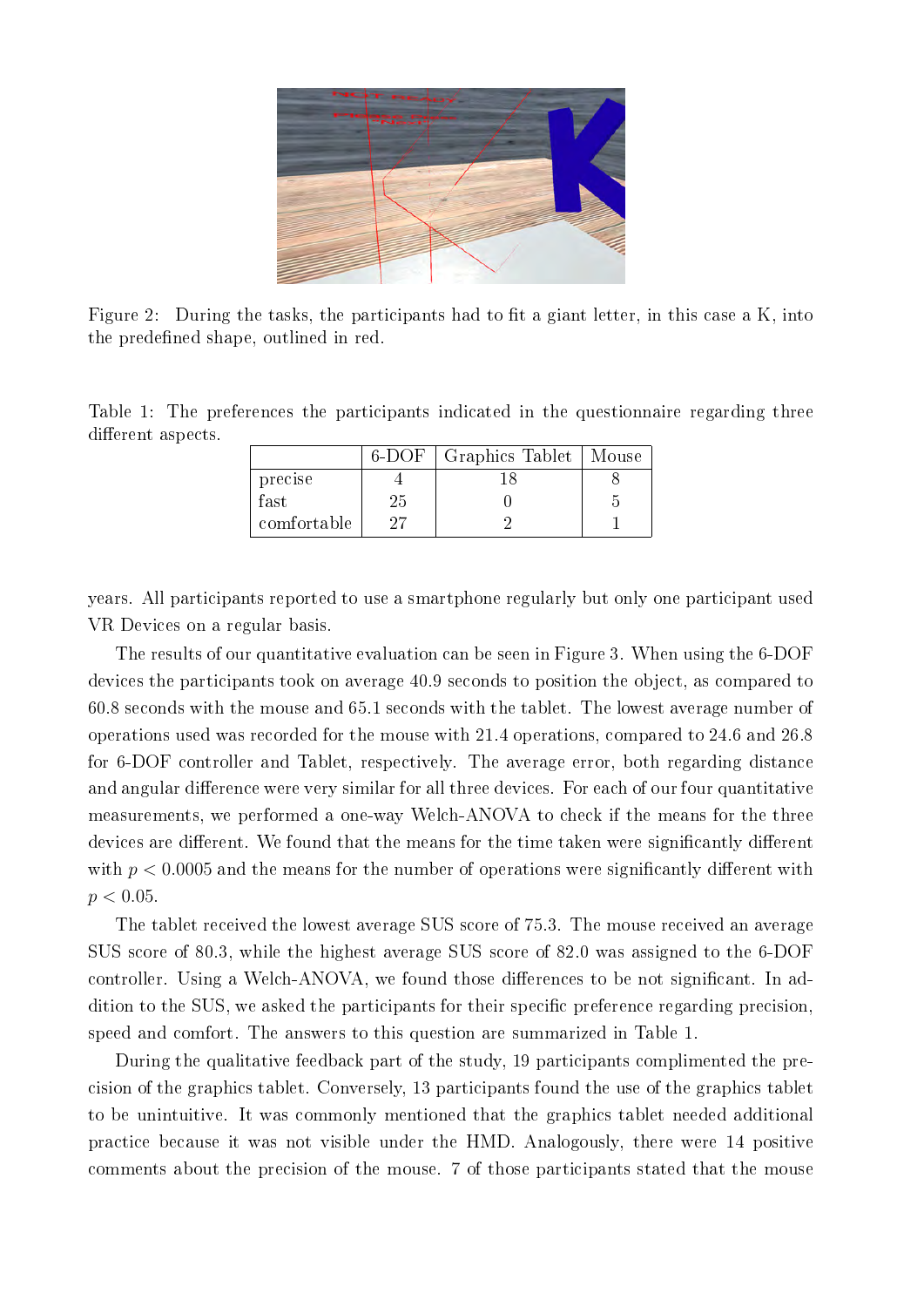was precise but not as precise as the tablet. However, 6 users stated that the mouse was not precise, as the ability to adjust the sensitivity of the mouse was missing. Additionally, it was commented 14 times that the usage of the mouse was intuitive and/or easy to use.

Feedback about the 2D devices in general included that they were difficult to use because the interaction depended on head movement. 9 users liked the fact that they could manipulate the degrees of freedom individually while 8 disliked it. Overall, 12 times the usage of the 2D devices was described as inefficient. On the other hand, the 6-DOF controller was generally seen as very fast and 24 users described it as intuitive and/or easy to use.

#### 5 Discussion

Unsurprisingly, the users performed the tasks signicantly faster when using the 6-DOF controller. Hence, we can accept H1. Surprisingly, the results were not as clear for the number of operations used. While the means were shown to differ significantly between the three devices, the device with the lowest number of operations was the mouse, so we need to reject H2. The most likely explanation is that we underestimated the number of corrections that the participants performed to achieve a precise result.

The participants generally achieved a high degree of precision when aligning the object, as the distance error was below 2 cm and the angular difference below 2 degrees most of the time. Unfortunately, although the Welch-ANOVA we performed showed no signicant difference between the means, this result cannot be interpreted as evidence for their equivalence. However, we found that the 0.95 confidence intervals of all means intersect for both distance and angular difference. This means that there are values which could represent the true mean with a confidence of 0.95. For that reason, we assume the means to be equivalent and accept H3.

To check for H4, we first considered the SUS scores of the three techniques. Even though the score of the tablet is the lowest, we found no significant difference between the means and all 0.95 confidence intervals to intersect. Based on the SUS, we could accept H4, but the preferences presented in Table [1](#page-5-1) show a different situation. When forced to make a choice, nearly all participants prefer the 6-DOF controller with regard to speed and comfort. Since the participants were objectively faster with the 6-DOF controller, the preference for speed is unsurprising. As far as comfort is concerned, the participants might have focused on the intuitiveness and effort to achieve the task instead of fatigue. As mentioned earlier, fatigue could not be measured in this study, since the time the participants used the technique was not long enough. Surprisingly, most participants preferred the graphics tablet with regard to precision, even though we could not find evidence of the precision of the graphics tablet being higher. This can also be seen from the free text feedback, where 19 participants perceived the grapics tablet as precise. Regarding the other feedback from the participants, we do not see a general rejection of the idea of using the 2D devices, although there was some negative feedback. Although these results are inconclusive, we choose to accept H4 under reservations.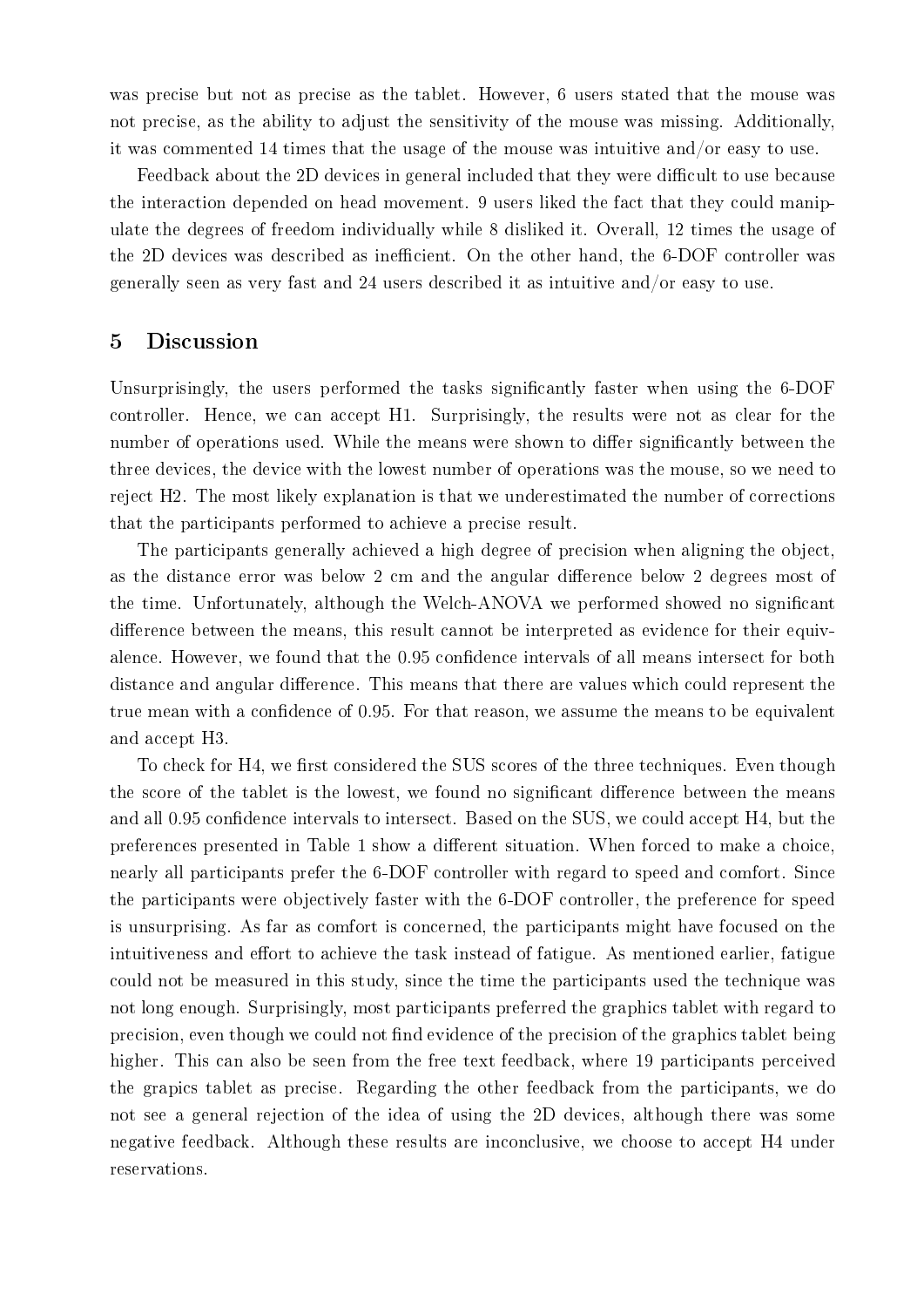# 6 Conclusion and Future Work

We have presented an interaction technique for 3D object manipulation in immersive environments using classical 2D devices. We chose 3D object manipulation as a worst case scenario, since it is a task that 6-DOF devices are almost ideal for. Our results showed that, using 2D devices, participants were able to perform the task of object manipulation with equal precision as with a 6-DOF controller but at a reduced speed. Generally, the performance of the 2D devices was lower than that of the 6-DOF controller, as was expected. However, the 2D devices did not under-perform strongly and we have shown that they might be a viable alternative in situations where 6-DOF controllers are not applicable. Such applications might include situations where the system is used for a long period, so the usage of 6-DOF devices induces too much fatigue, or by individuals with disabilities that limit their ability to lift their arms. Naturally, it has yet to be shown that 2D devices outperform 6-DOF devices in terms of fatigue, which could be a subject of future studies. Additionally, one could measure the effect on immersion, which we believe to be severe, since the interaction space is heavily limited in our scenario.

Additionally, we have shown that users perceived the graphics tablet to be very precise, even though this precision could not be measured. This hints at potential applications where users might even prefer the graphics tablet over a 6-DOF controller, if precision is their main concern. To improve on this observation, the visual representation of the graphics tablet could be refined to make it more usable in immersive environments. One potential approach might be to render the graphics tablet and pen at its precise location in the real world.

Other devices might be considered as well. Hand tracking has gained traction in the recent years and, although we consider it spatial interaction, it might be interesting to see how it compares to our interaction technique. A hand tracking system might even be used to simulate a 2D device on a flat surface, without the need for additional hardware but with all benefits regarding fatigue.

Finally, our study application was very artificial. Showcasing the usage of 2D interaction devices in a more realistic application might provide further valuable insights. Looking at an immersive scenario where a 2D interaction device is beneficial, i.e., where the task only requires two degrees of freedom, might be another possible direction.

#### 7 Acknowledgements

The authors would like to thank the German Research Foundation DFG for the kind support within the Cluster of Excellence "Internet of Production" - Project-ID: 390621612.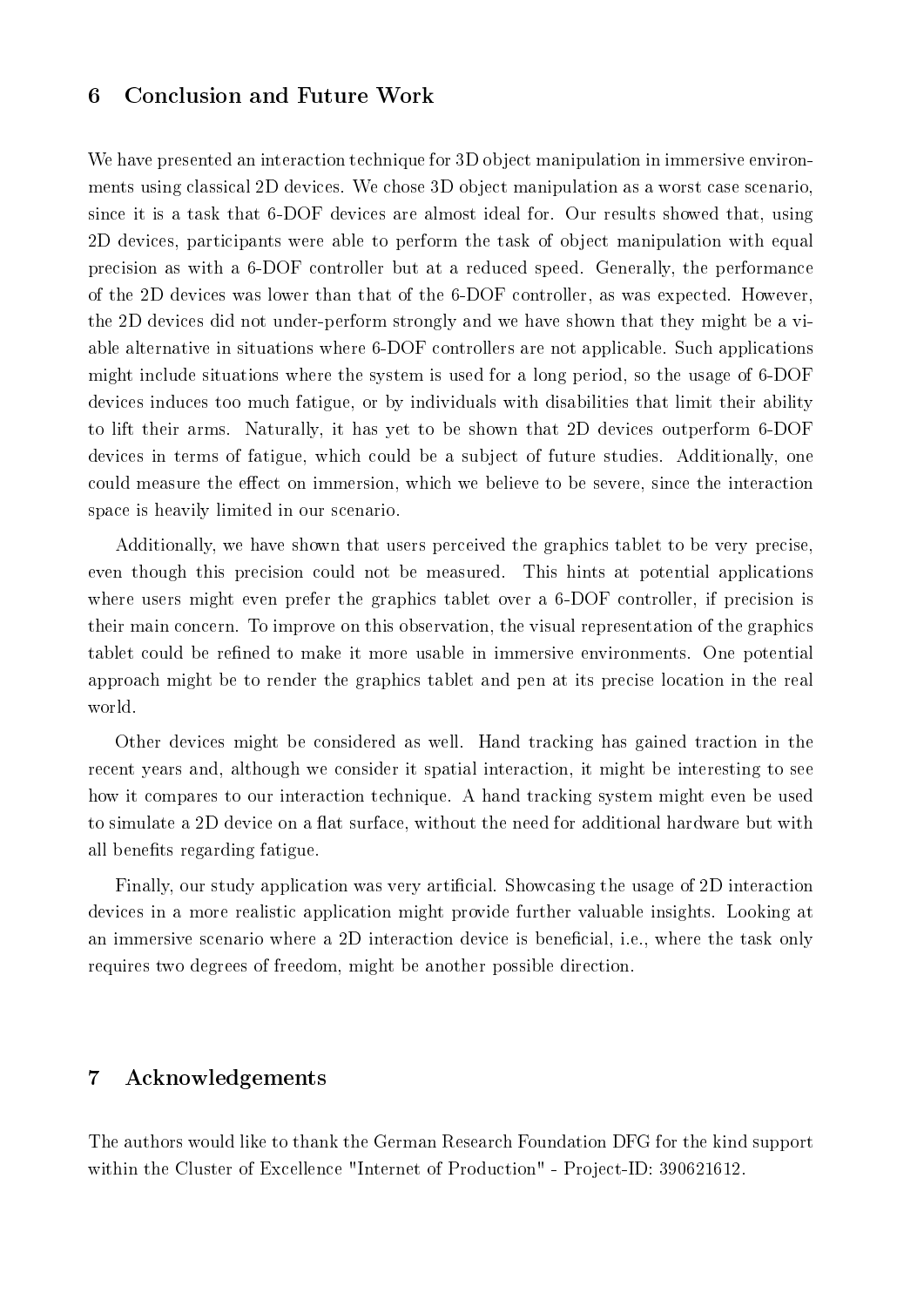## References

- <span id="page-8-7"></span>[AA09] F. Argelaguet and C. Andujar. Efficient 3d pointing selection in cluttered virtual environments. IEEE Computer Graphics and Applications, 29(6):34–43, Nov 2009.
- <span id="page-8-9"></span>[BKM08] Aaron Bangor, Philip T Kortum, and James T Miller. An empirical evaluation of the system usability scale. *Intl. Journal of Human–Computer Interaction*, 24(6):574594, 2008.
- <span id="page-8-1"></span>[BPZ<sup>+</sup>17] Martin Bellgardt, Sebastian Pick, Daniel Zielasko, Tom Vierjahn, Benjamin Weyers, and Torsten W. Kuhlen. Utilizing Immersive Virtual Reality in Everyday Work. In IEEE Workshop on Everyday Virtual Reality, WEVR, 2017.
- <span id="page-8-3"></span>[CRI09] Luca Chittaro, Roberto Ranon, and Lucio Ieronutti. 3d object arrangement for novice users: The effectiveness of combining a first-person and a map view. In Proceedings of the 16th ACM Symposium on Virtual Reality Software and Technology, VRST '09, pages  $171-178$ , New York, NY, USA, 2009. ACM.
- <span id="page-8-4"></span>[ISS02] P: Issacs, J. Shrag, and P. Strauss. The design and implementation of direct manipulation in 3d. SIGGRAPH 2002 Course Notes, 01 2002.
- <span id="page-8-2"></span>[JH13] Jacek Jankowski and Martin Hachet. A Survey of Interaction Techniques for Interactive 3D Environments. In M. Sbert and L. Szirmay-Kalos, editors, Eurographics  $2013$  - State of the Art Reports. The Eurographics Association, 2013.
- <span id="page-8-0"></span>[Kul09] A. Kulik. Building on realism and magic for designing 3d interaction techniques. IEEE Computer Graphics and Applications, 29(6):22-33, Nov 2009.
- <span id="page-8-8"></span>[MOB03] Alistair P. Mapp, Hiroshi Ono, and Raphael Barbeito. What does the dominant eye dominate? a brief and somewhat contentious review. Perception &  $p<sub>st</sub>$  psychophysics, 65:310-7, 03 2003.
- <span id="page-8-5"></span>[PFC<sup>+</sup>97] Jerey S. Pierce, Andrew S. Forsberg, Matthew J. Conway, Seung Hong, Robert C. Zeleznik, and Mark R. Mine. Image plane interaction techniques in 3d immersive environments. In Proceedings of the 1997 Symposium on Interactive  $3D$  Graphics, I3D '97, pages 39–ff., New York, NY, USA, 1997. ACM.
- <span id="page-8-6"></span>[TJ00] Vildan Tanriverdi and Robert J. K. Jacob. Interacting with eye movements in virtual environments. In Proceedings of the SIGCHI Conference on Human Factors in Computing Systems, CHI '00, pages 265–272, New York, NY, USA, 2000. ACM.